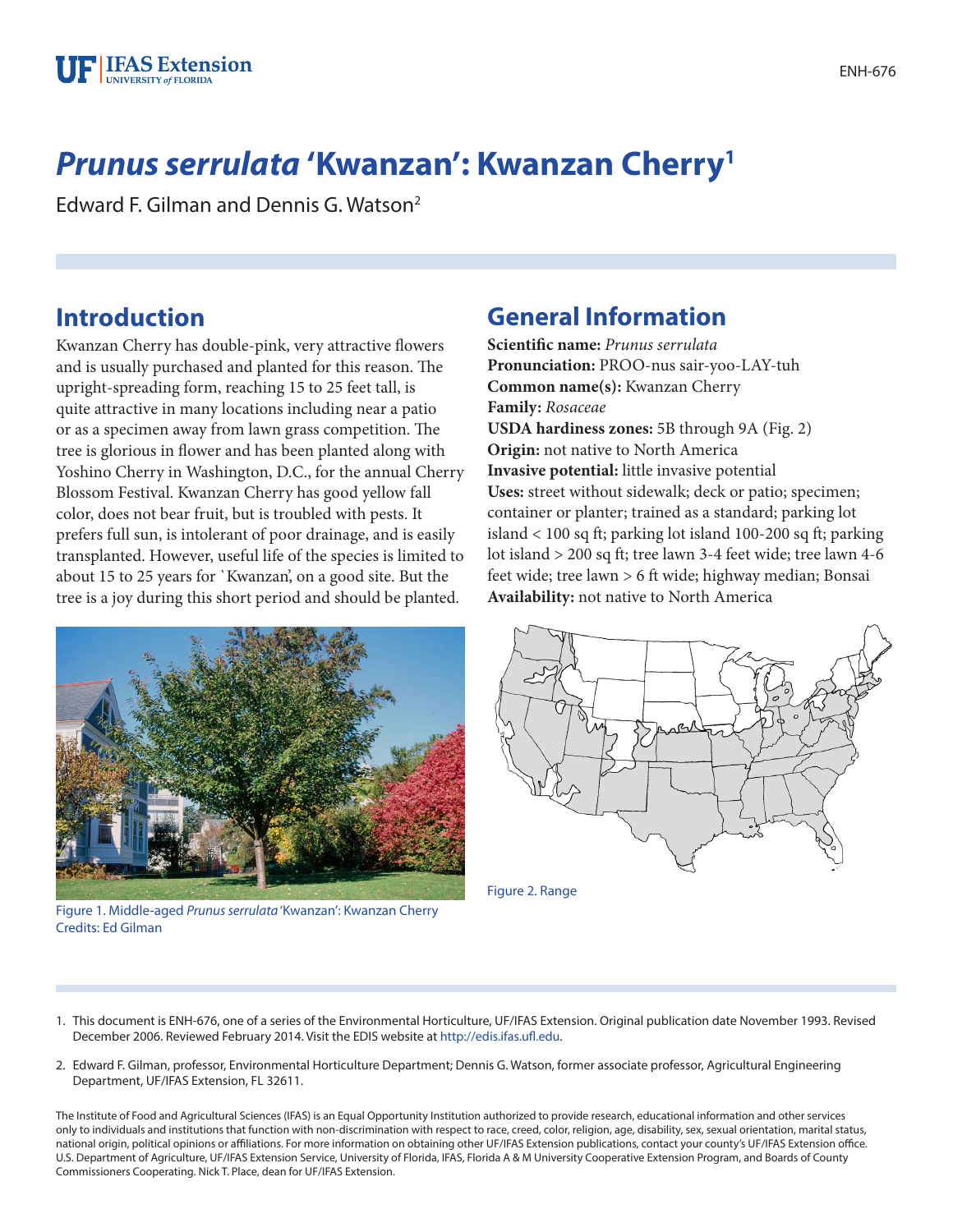# **Description**

**Height:** 15 to 25 feet **Spread:** 15 to 25 feet **Crown uniformity:** symmetrical **Crown shape:** vase, upright/erect **Crown density:** moderate **Growth rate:** moderate **Texture:** medium

### **Foliage**

Leaf arrangement: alternate (Fig. 3) **Leaf type:** simple **Leaf margin:** serrate **Leaf shape:** ovate, lanceolate **Leaf venation:** pinnate, brachidodrome **Leaf type and persistence:** deciduous **Leaf blade length:** 2 to 4 inches, 4 to 8 inches **Leaf color:** green **Fall color:** yellow, orange, copper **Fall characteristic:** showy



Figure 3. Foliage

### **Flower**

**Flower color:** pink **Flower characteristics:** very showy

#### **Fruit**

**Fruit shape:** round **Fruit length:** unknown **Fruit covering:** fleshy **Fruit color:** unknown **Fruit characteristics:** does not attract wildlife; not showy; fruit/leaves not a litter problem

### **Trunk and Branches**

**Trunk/bark/branches:** branches don't droop; showy; typically one trunk; thorns **Pruning requirement:** little required **Breakage:** resistant **Current year twig color:** brown **Current year twig thickness:** medium **Wood specific gravity:** unknown

#### **Culture**

**Light requirement:** full sun **Soil tolerances:** clay; sand; loam; acidic; alkaline; welldrained; occasionally wet **Drought tolerance:** moderate **Aerosol salt tolerance:** moderate

#### **Other**

**Roots:** not a problem **Winter interest:** no **Outstanding tree:** yes **Ozone sensitivity:** unknown **Verticillium wilt susceptibility:** susceptible **Pest resistance:** sensitive to pests/diseases

# **Use and Management**

Neither stress-tolerant or highly drought-tolerant, Kwanzan Cherry should be located on a site with loose soil and plenty of moisture. Not for an urban parking lot or exposed street tree planting where borers and other problems normally attack. It has some tolerance to salt, and tolerates clay if well-drained.

There are many other cultivars of Oriental Cherry but few are readily available. Some which may be locally available include: `Amanogawa'(`Erecta') - semi-double, light pink, fragrant flowers, narrow columnar habit, about 20 feet tall; `Fugenzo'(`James H. Veitch', `Kofugen') - spreading habit, flowers 2.5 inches across, rose pink fading to light pink, double, `Kofugen' sometimes described as having deeper color; `Shirofugen' - rapid growth rate, young foliage bronze later turning green, flowers double, 2.5 inches across, pink fading to white; 'Shirotae'('Mt. Fuji', 'Kojima') - flowers double to semi-double, white, ruffled, about 2.5 inches across; `Shogetsu' - tree 15 feet tall, broad and flat-topped, flowers double, pale pink, center may be white, can be two inches across; `Ukon' - young foliage bronze, flowers pale yellow, semi-double.

#### **Pests**

Aphids cause distortion of new growth, deposits of honeydew, and sooty mold.

Borers attack flowering cherries. Keep trees healthy with regular fertilizer applications, and irrigation during drought.

Scales of several types infest cherries. Horticultural oil can be used to help control overwintering stages.